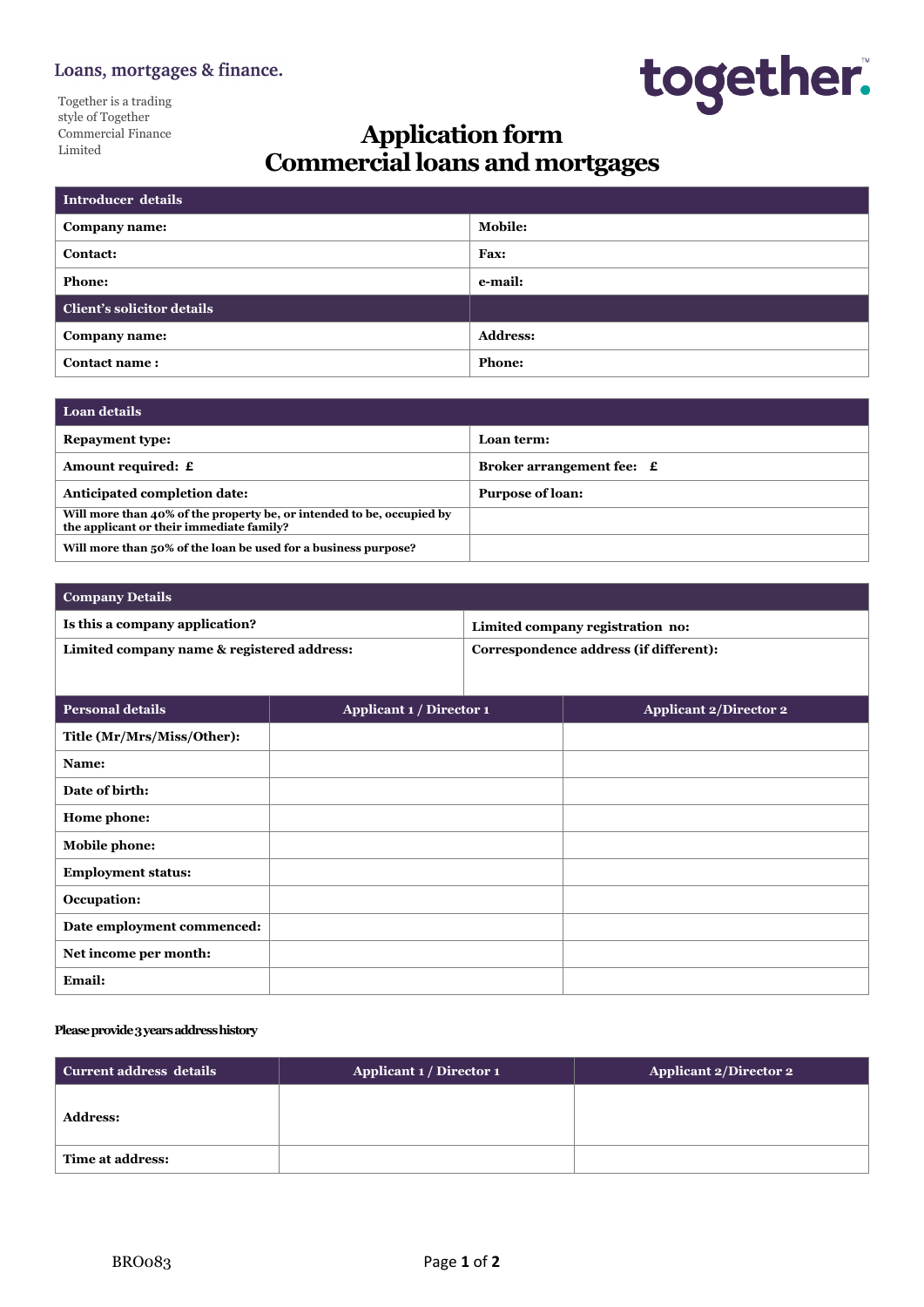| Current address details | Applicant 1 / Director 1 | <b>Applicant 2/Director 2</b> |
|-------------------------|--------------------------|-------------------------------|
| <b>Address:</b>         |                          |                               |
| <b>Time at address:</b> |                          |                               |

| Security 1 details (if applicable)                   |                                       |  |
|------------------------------------------------------|---------------------------------------|--|
| Is this a purchase?                                  | Charge type required (1st, 2nd, etc): |  |
| <b>Address:</b>                                      | Property type:                        |  |
| Purchase price (if applicable): £                    | Estimated current value: £            |  |
| Purchase date:                                       |                                       |  |
| Existing mortgage/loan secured against this property |                                       |  |
| Mortgage company:                                    | Mortgage balance:<br>£                |  |
| £<br><b>Mortgage Arrears:</b>                        | Secured loan company:                 |  |
|                                                      |                                       |  |

**Secured loan balance £**

| Security 2 details (if applicable)                     |                                       |
|--------------------------------------------------------|---------------------------------------|
| Is this a purchase?                                    | Charge type required (1st, 2nd, etc): |
| <b>Address:</b>                                        | <b>Property type:</b>                 |
| Purchase price (if applicable): $\boldsymbol{\pounds}$ | Estimated current value: £            |
| Purchase date:                                         |                                       |
| Existing mortgage/loan secured against this property   |                                       |
| Mortgage company:                                      | Mortgage balance:<br>£                |
| <b>Mortgage Arrears:</b>                               | Secured loan company:                 |

#### **Customer declaration**

I/we confirm and declare that the information contained and supplied by me/us is true, accurate, correct and complete to the best of my/our knowledge and belief. I/We confirm that I/we have seen the Data Protection Notice relating to the use of **my/our personal information.**

**Secured** loan balance:  $\boldsymbol{\epsilon}$  **£ Property** description:

| <b>Applicant 1</b> | <b>Applicant 2</b> |
|--------------------|--------------------|
| Signature:         | Signature:         |
| <b>Print name:</b> | <b>Print name:</b> |
| Date:              | Date:              |
|                    |                    |
| <b>Applicant 3</b> | <b>Applicant 4</b> |
| Signature:         | Signature:         |
| Print name:        | Print name:        |
| Date:              | Date:              |

I have explained to the client the declaration & confirmation above and the authorisations overleaf and verbal authority has **been given by them.**

**Introducer signature: Date:**

# **If you have further information please attach on a separate sheet**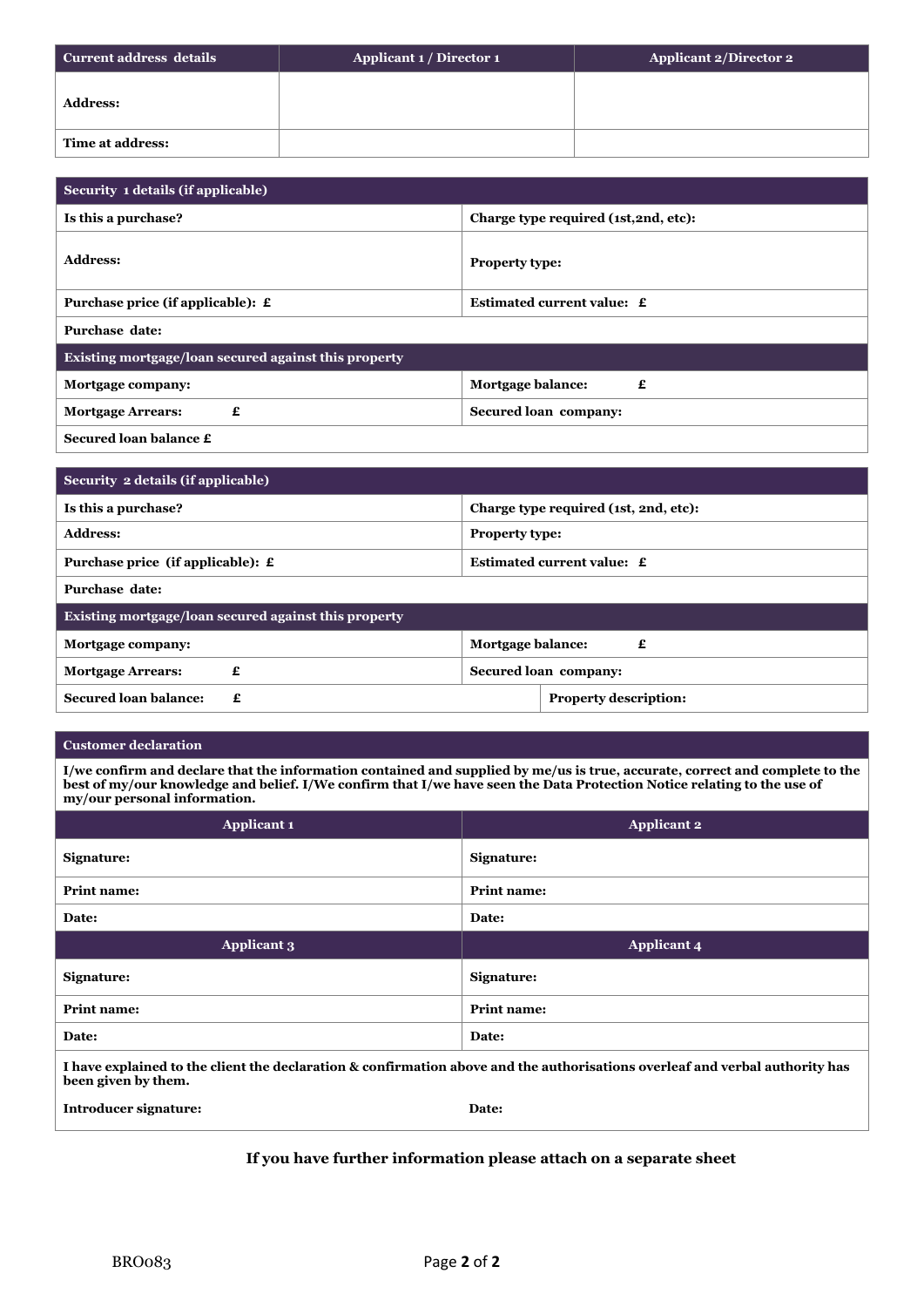#### **TOGETHER FINANCIAL SERVICES**

### **CUSTOMER AND APPLICANT FAIR PROCESSING NOTICE: YOUR PERSONAL DATA AND WHAT WE DO WITH IT**

### **1. Introduction**

You have provided, or have authorised a third party to provide, your personal data to us, Together Commercial Finance Limited (Company Number: 02058813) trading as Together ("**Together**"). The information within this fair processing notice tells you how we will use the personal data provided to us as a "controller" under data protection laws.

Together is part of a larger corporate group ("**Group**") which includes a number of other companies who are under common control with Together (referred to as "we" "us"). Currently, the members of this Group include (but are not limited to) Together Personal Finance Limited, Together123 Limited and Together Financial Services Limited. You should check our website (www.togethermoney.com) from time to time in case of any changes to our Group.

We will collect your personal data where either you or a company, person or other entity with whom you are associated or are acting as a guarantor for is applying to enter into a loan agreement (the "**Agreement**") with us. This fair processing notice sets out how we will use that data in considering the application and subsequently administering any loan.

This fair processing notice may be updated from time to time. We will notify you of any material changes either via a banner on our website, by email or by post.

# **2. What is personal data?**

Personal data broadly means information that relates to an identified or identifiable living individual ("identifiable" refers to being able to identify the living individual when the information held is combined with other information).

#### **3. What types of personal data might we hold about you?**

We will collect and use personal data about you that is provided to us throughout the duration of your application and any resulting loan. For example, by filling in any forms or applications relevant to your loan, or by corresponding with us by phone, e-mail, post or via our webpage. We may also collect and use personal data about you that we obtain from third parties such as brokers or intermediaries or from Agencies (as set out in Section 7 below).

We may hold any or all of the following personal data about you:

- personal details such as your name, title, gender, age, date of birth, contact details (e.g. your address and previous addresses, email, telephone and mobile numbers);
- details contained within your passport or any other identification provided to us as part of the loan application;
- records of how you have contacted us and, if you visit our webpage, your IP address;
- details of your family, lifestyle and social circumstances. This could include details about your current marriage or civil partnership, any previous relationships and details of your family and dependents;
- employment details such as your earnings, length of service, employment and career history, recruitment and termination details, attendance record, job title and retirement status;
- your financial details such as income, salary, savings, expenditure, existing loans / borrowings, assets, investments, bank account details, financial status, tax position, existing or previous bankruptcies, CCJs or other insolvency arrangements and whether you are receiving benefits;
- occupier status, residency or citizen status and/or nationality;
- sensitive personal data such as racial or ethnic origin, a description of or information regarding your physical or mental health;
- any information that you choose to provide us with in connection with your loan. We will only store this information to the extent it is necessary to manage your loan or any complaint.

If you are applying for a loan on behalf of a company or other entity, or if you have a guarantor, then we may also hold and process the personal data of any company director(s) or, where applicable, the guarantor(s).

# **4. How long do we hold your personal data for?**

together.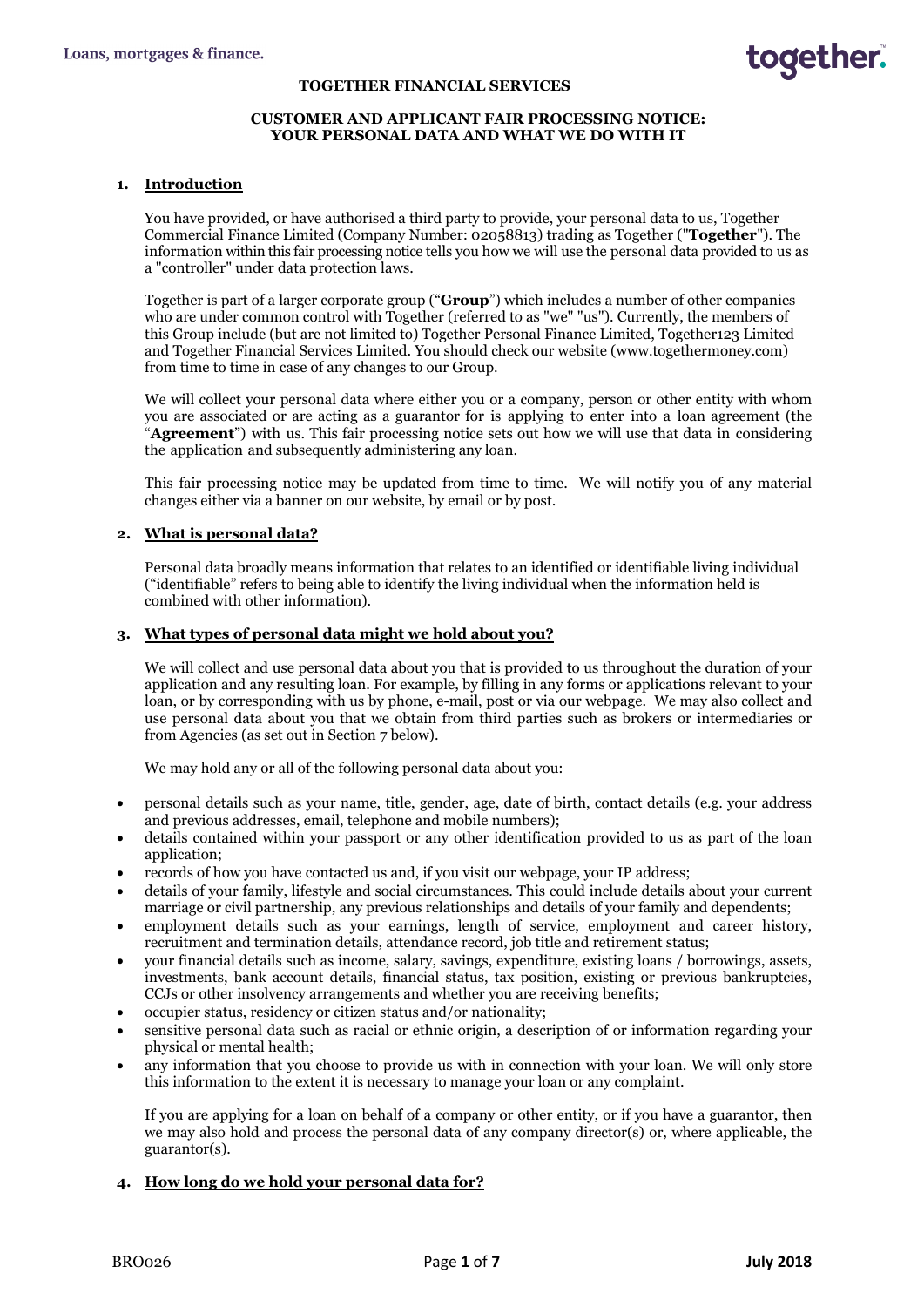We will hold your personal data on our systems for:

- as long as is necessary for the processing of your application and where your application is not accepted or you decide not to take out a loan with us, for a further 18 months.
- where you take out a loan with us, for the duration of your loan and an additional 6 to 7 years, or longer where this is required by law or regulation from time to time.

# **5. Using your information in accordance with data protection laws**

Data protection laws require that we meet certain legal grounds and that we explain to you the reasons why we have met those legal grounds before we are allowed to use your personal data as set out in this fair processing notice. Here are the legal grounds that are relevant to us (more than one ground may be relevant to each processing):

a) Contract

We are permitted to hold and process this information because it is necessary to do so in order for us to provide your loan in accordance with its terms and to process any application for a loan. Without your information we cannot provide you with a loan.

b) Legitimate Interests

We also rely on a condition known as "legitimate interests". It is in our legitimate interests to collect your personal data as it provides us with the information that we need to administer your loan. We will always ensure that we keep the amount of data collected and the extent of any processing to the absolute minimum to meet this legitimate interest.

c) Consent

Where you have provided your consent, we also rely on your consent to use your personal data in certain ways (for example, in some circumstances to market our products and services to you).

d) Legal obligation

Where there is a legal requirement upon us to record, retain or share your personal data with authorities, we must do so. For example to comply with laws and regulations which govern our business, such as the Financial Services and Markets Act 2000 and the Proceeds of Crime Act 2002.

e) Substantial Public Interest

Where you have a health issue and we are notified about that issue by you or by someone else, we may record this sensitive personal data where it is necessary for reasons of substantial public interest, to allow us to comply with the Equalities Act 2010 and make reasonable adjustment for you if required.

#### **6. What do we do with your personal data?**

We will use your information to consider your application for a loan with us and where your application is successful, for the subsequent administration and management of your loan. For example, we may use your personal data:

- to confirm your identity and other application details, such as your address and income;
- to prevent and detect crime, including fraud and money laundering;
- to comply with legal and regulatory obligations;
- to decide whether or not to give you a loan and the terms and conditions of your loan (please see section 7f below);
- to carry out financial (including credit) and insurance risk assessments and for risk reporting and risk management;
- to calculate your payments;
- to respond to requests from you enforcing your rights under data protection law (an explanation of these rights is set out at section 10) ("**Data Subject Requests**") that you may submit to us or via a third party;
- to recover debts;
- to understand if you have further financing requirements;
- to deal with queries relating to your loan;
- to communicate with you or third parties (see sections 7 and 8 below) about your loan;
- to improve our loan product and customer service experience;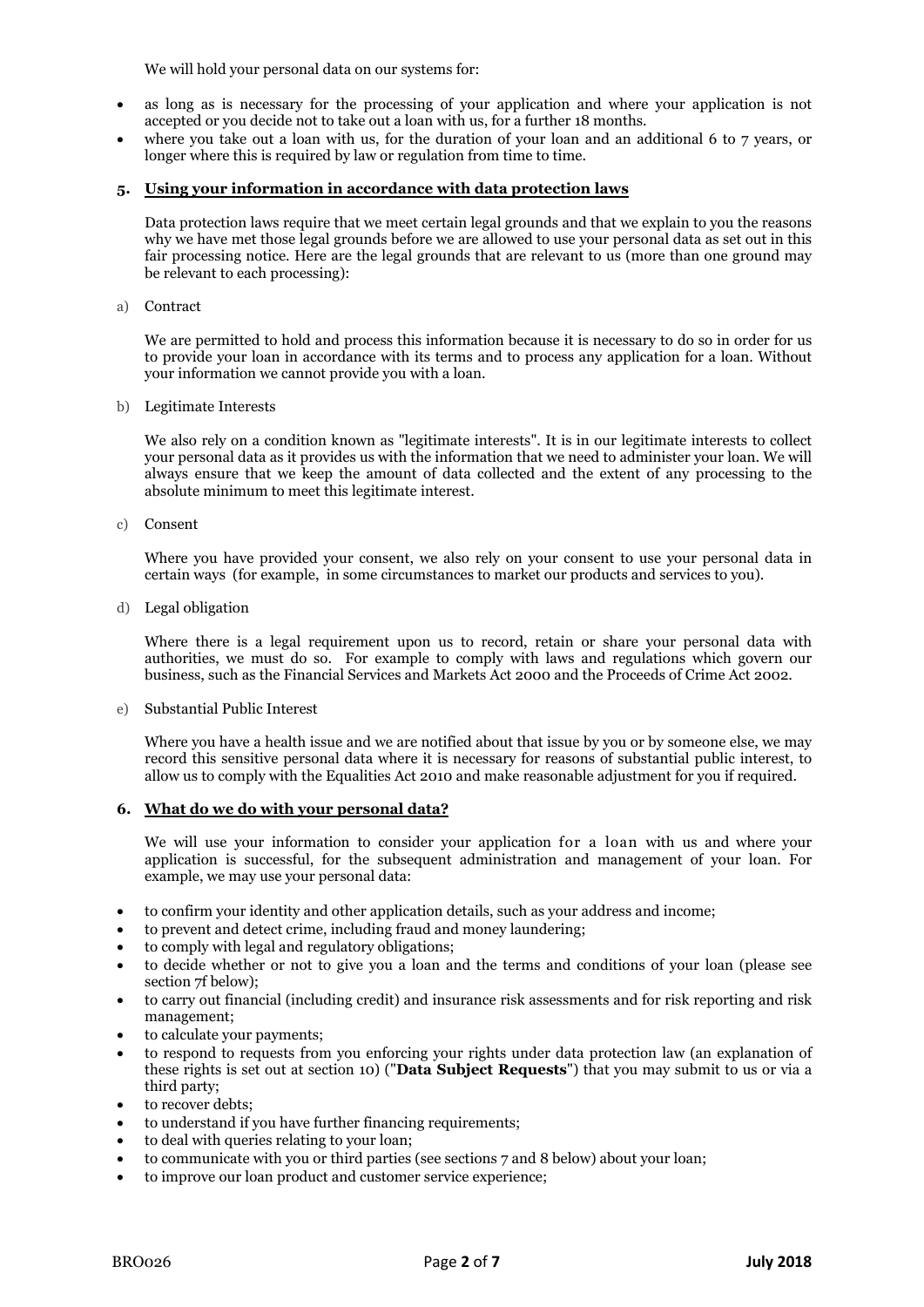- to improve our understanding of our customer base;
- to carry out staff training and quality assurance checks;
- to improve our processes;
- in an internal and secure testing environment, to improve our systems and test new products; and
- to send you marketing information (if we are permitted to do so).

#### **7. How we use your personal data**

As well as you providing us with personal data when you apply for and throughout the duration of your loan, in order to process your application and manage your loan we will also search your records at credit reference and fraud prevention agencies ("**Agencies**") and share information with Agencies as set out below.

The identities of the Agencies, their role also as fraud prevention agencies, the data they hold, the ways in which they use and share personal data, data retention periods and your data protection rights with the Agencies are explained in more detail in the Credit Reference Agency Information Notice. A copy of this notice can be downloaded from [www.equifax.co.uk/crain](http://www.equifax.co.uk/crain) **.**

#### **a. Receiving information from Agencies**

The Agencies may supply us with your personal data including credit information, such as previous applications, identity checks, credit checks, the conduct of accounts in your and your financial associate's name, any business accounts you have, fraud prevention information and public information such as County Court Judgments, bankruptcies and the Electoral Register. We may receive this information via a search we make whilst we are considering your application (an '**Application Search**') and on an ongoing basis during your loan. A record of our Application Search will be made by the Agencies and seen by other lenders on any future searches made. A large number of applications and associated Application Searches within a short period of time could affect your ability to obtain credit.

If you are a director or partner in a small business, we may also carry out a check on your business and in doing so we may obtain your personal data from Agencies.

#### **b. Receiving "associated records" from Agencies**

Before entering into any agreement with you we may search your records at an Agency, which may be linked to records relating to your spouse or partner, or other persons with whom you have, or have had a joint finance agreement, or made a credit application ("**Associate**"). For the purpose of approving or rejecting this application you and any Associates may be treated as financially linked and your application will be assessed with reference to Associates' records.

#### **c. Sharing information with Agencies**

We will add to your records with the Agencies details of any agreement with us, your loan, the payments you make under it and any arrears, default or failure to make payments and any change of name or address. In doing so, we will provide the Agencies with your personal data, including your account information. Account information given to Agencies remains on file for 6 years after the account is closed, whether settled by you or upon default.

These records will be shared by the Agencies with other organisations (such as lenders and fraud prevention agencies), who may access your information from other countries and may be used and searched by us and them to consider:

- (i) applications for credit and credit related services, such as insurance, for you and any Associates (please see above) or members of your household; and
- (ii) to trace debtors, recover debts, prevent or detect money laundering and fraud, to manage your account(s).

If you are a director or partner in a small business, we may also complete a check on your business and in doing so supply your personal data to Agencies.

#### **d. Sharing information with Agencies in respect of Joint Applications**

Where you are applying for a loan jointly with (an)other applicant(s), by making this application jointly (whether or not this joint application proceeds) Agencies may create an association between you and the other applicant(s), which will link your financial records and the Agency may treat you as Associates. Your Associate's information held by Agencies may be taken into account when a future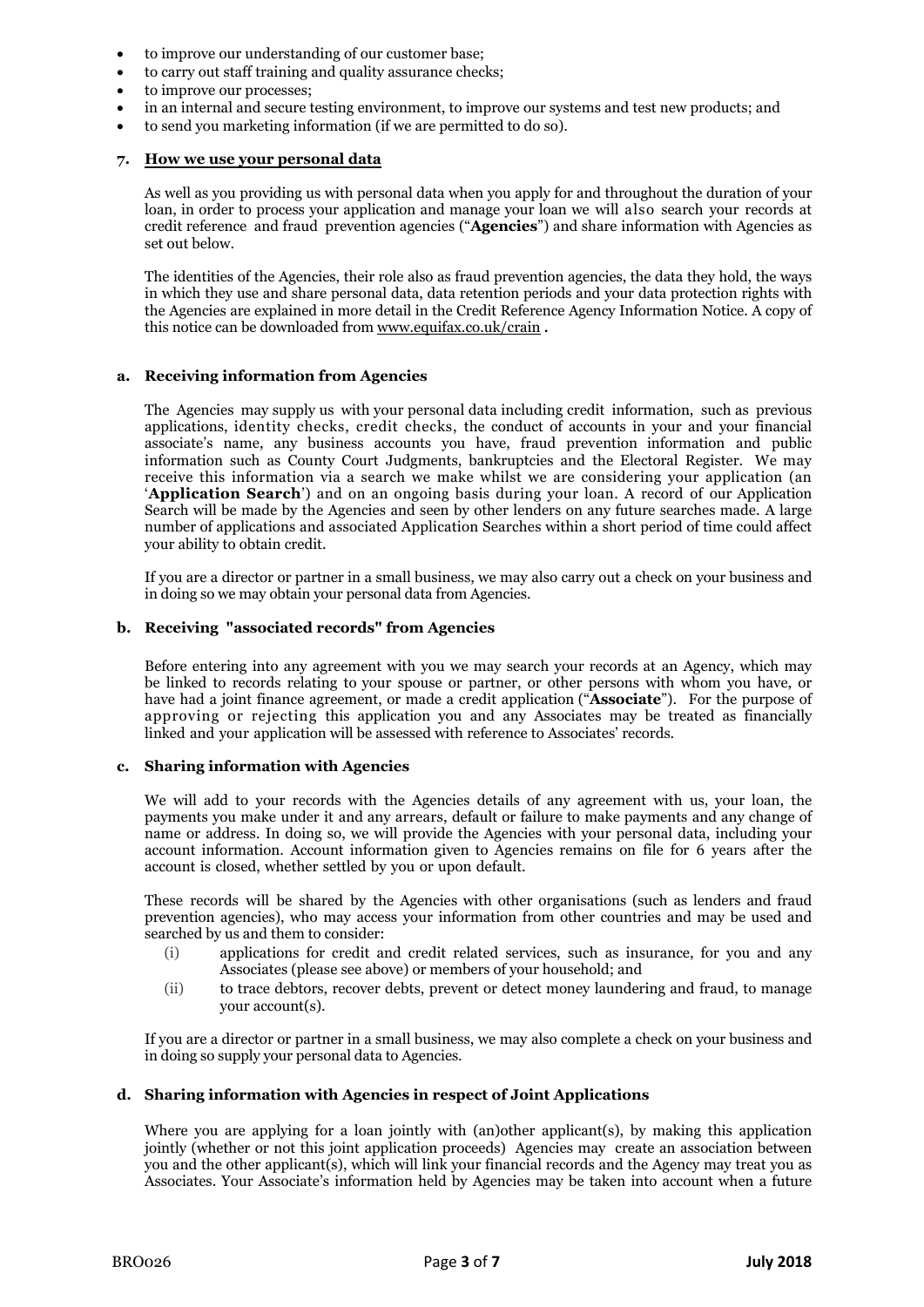search is made by us or another company, until you tell the Agencies that you are no longer financially linked, and the Agencies accept this.

# **e. Law Enforcement and Fraud Protection**

It is important that you provide your broker or intermediary and us with accurate information. Before your broker or intermediary submits an application to us, it is important that you satisfy yourself that they have captured your information accurately and it matches the information you provided them.

The personal information we have collected from you will be shared with fraud prevention agencies who will use it to prevent fraud and money-laundering and to verify your identity. If fraud is detected, you could be refused certain services, finance, or employment. Further details of how your information will be used by us and these fraud prevention agencies, and your data protection rights, can be obtained from Group Risk at Lake View, Lakeside, Cheadle, Cheshire, SK8 3GW.

If false or inaccurate information is provided and fraud is identified, details may be passed to the relevant law enforcement agency.

We, FPAs and law enforcement agencies may access and use the personal data that you submit to us to prevent fraud, for anti-money laundering or to verify your identity, for example, when:

- checking details on applications for credit and credit related or other facilities;
- managing credit and credit related accounts or facilities;
- recovering debt;
- checking details on proposals and claims for all types of insurance; and
- checking details of job applicants and employees.

# **f. Automated Decision-Making**

We may use automated decision-making to carry out the following activities:

- to determine your financial situation and to make decisions about whether to accept your loan application, the products which you are applicable for and the terms of your loan (including the price);
- for account management purposes (e.g. to manage arrears or to contact you);
- to efficiently manage our loan book;
- to obtain and collate information from Agencies (in the manner set out in section 7a above); and
- to send you alerts and communications about your loan that may be appropriate for you and your circumstances.

Application decisions may be taken based on solely automated checks of information from Agencies and our records.

# **8. How we share your personal data**

As well as passing information within our corporate group, we may pass your personal data to other third parties. We will not pass your personal data to any third party except where:

- you have been introduced to us through them, such as a broker or intermediary;
- they are our professional advisors such as valuers, accountants, surveyors, solicitors, LPA Receivers, debt collection agencies or other third parties assisting with any recovery action (such as utility companies);
- for marketing purposes where we have your permission in respect of specific third parties;
- it is required for the purposes of assessing or dealing with your loan application or any subsequent queries relating to your loan and/or enforcement action;
- we are required by law and/or by law enforcement agencies, government entities, tax authorities or regulatory bodies;
- to third party suppliers acting on our behalf, such as (but not limited to) companies that provide cloud hosting services, conduct surveys or research about your experience of our products and services and print out and distribute customer communications on our behalf;
- to credit reference and fraud prevention agencies;
- where required for a sale, reorganisation, transfer or other transaction relating to our business;
- we are responding to or assisting in the response to your submission of a Data Subject Request to us or a third party;
- in anonymised form as part of statistics or other aggregated data shared with third parties for the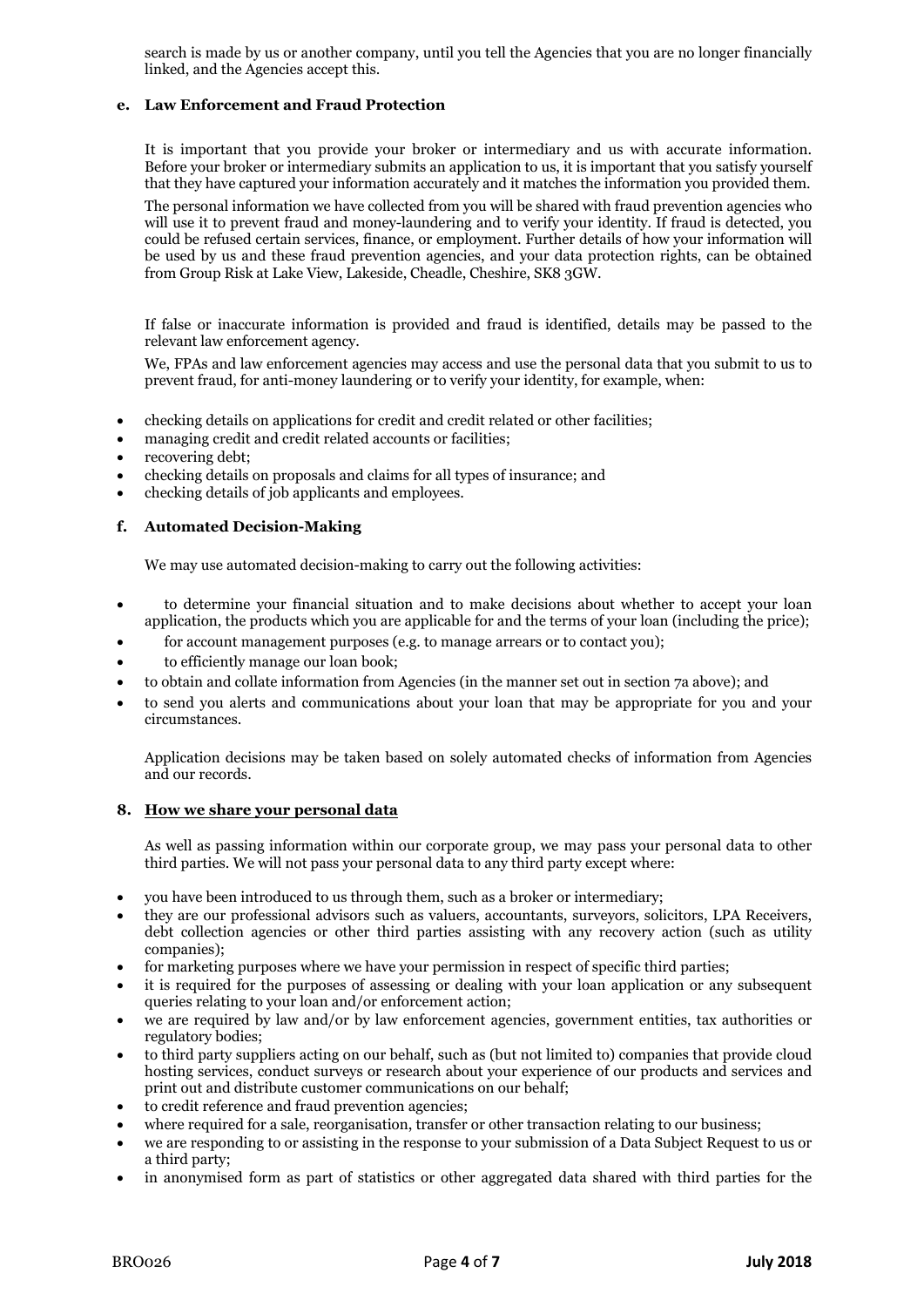purposes of analysing our loan portfolio, managing the associated risks and developing risk management tools;

We will only share your information with third parties on a limited basis and, where appropriate, following due diligence and in accordance with our internal procedures.

# **9. Transferring information overseas**

In providing your loan we may be required to transfer your personal data to third parties and organisations who hold data outside of the European Economic Area (EEA), for example some third party suppliers have back up or disaster recovery data centres that are located in multiple jurisdictions outside the EEA (for example, in the United States). This may mean that in certain limited circumstances personal data is transferred to countries which do not provide the same level of protection for personal data as the EEA.

Where your personal data is being transferred outside the EEA, we will ensure that appropriate safeguards are in place, such as the use of the EU Commission approved model contract clauses to protect your information in accordance with data protection laws.

#### **10. Your rights**

You have a number of rights under data protection laws in relation to the way we process your personal data. These are set out below. You may contact us using the details below to exercise any of these rights and we will respond to any request received from you within one month from the date of the request. The information will usually be provided free of charge, although in certain circumstances, we may request that you pay a small fee.

You have a number of rights under the data protection laws, which are set out in the table below.

**DESCRIPTION OF RIGHT**

| <b>Right 1</b> | Individuals have the right to be informed about the collection and use of their personal<br>data                                                                                                                                                                                                                                                                                                                                                                                                                  |
|----------------|-------------------------------------------------------------------------------------------------------------------------------------------------------------------------------------------------------------------------------------------------------------------------------------------------------------------------------------------------------------------------------------------------------------------------------------------------------------------------------------------------------------------|
| <b>Right 2</b> | A right to access personal data held by us about you.                                                                                                                                                                                                                                                                                                                                                                                                                                                             |
| Right 3        | A right to require us to rectify any inaccurate personal data held by us about you.                                                                                                                                                                                                                                                                                                                                                                                                                               |
| Right 4        | A right to require us to erase personal data held by us about you. This right will only<br>apply where (for example): we no longer need to use the personal data to achieve the<br>purpose we collected it for; or where you withdraw your consent (if we are using your<br>personal data based on your consent); or where you object to the way we process your<br>data (in line with Right 6 below).                                                                                                            |
| Right 5        | A right to restrict our processing of personal data held by us about you. This right will<br>only apply where (for example): you dispute the accuracy of the personal data held by<br>us; or where you would have the right to require us to erase the personal data but<br>would prefer that our processing is restricted instead; or where we no longer need to<br>use the personal data to achieve the purpose we collected it for, but you require the<br>data for the purposes of dealing with legal claims. |
| Right 6        | A right to receive personal data, which you have provided to us, in a structured,<br>commonly used and machine readable format. You also have the right to require us to<br>transfer this personal data to another organisation, at your request.                                                                                                                                                                                                                                                                 |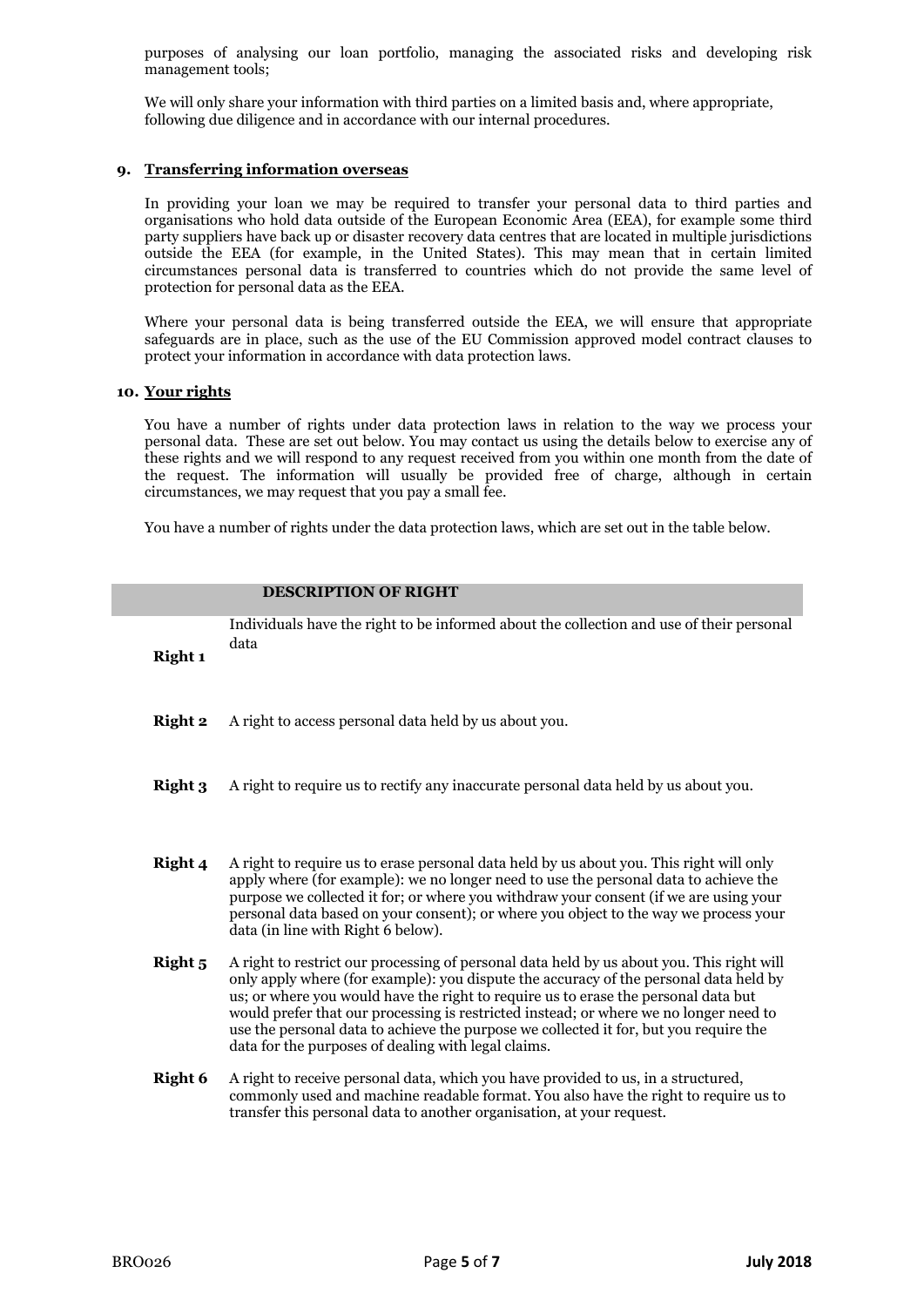- **Right 7** A right to object to our processing of your personal data (including for the purposes of sending marketing materials to you).
- **Right 8** Rights related to automated decision making including profiling (making a decision solely by automated means without any human involvement); and profiling (automated processing of personal data to evaluate certain things about an individual). Profiling can be part of an automated decision-making process

If you would like to exercise the rights listed above, you can send a request:

- By mail to: Customer Services, Lake View, Lakeside, Cheadle, Cheshire SK8 3GW enclosing details of your account number(s) or application date
- By e-mail to: commercialdatarights@togethermoney.com
- By telephone to: 0161 956 3246

# **11. Any complaints?**

If you are not happy with the way in which your personal data is held or processed by us, or if you are not satisfied with our handling of any request by you in relation to your rights, our Data Protection Officer would be happy to help. You can contact our Data Protection Officer at Lake View, Lakeside, Cheadle SK8 3GW.

Alternatively, you have the right to complain to the Information Commissioner's Office (ICO) by calling 0303 123 1113. The ICO is the UK's independent body set up to uphold information rights. You can find out more about the ICO on its website (https://ico.org.uk/).